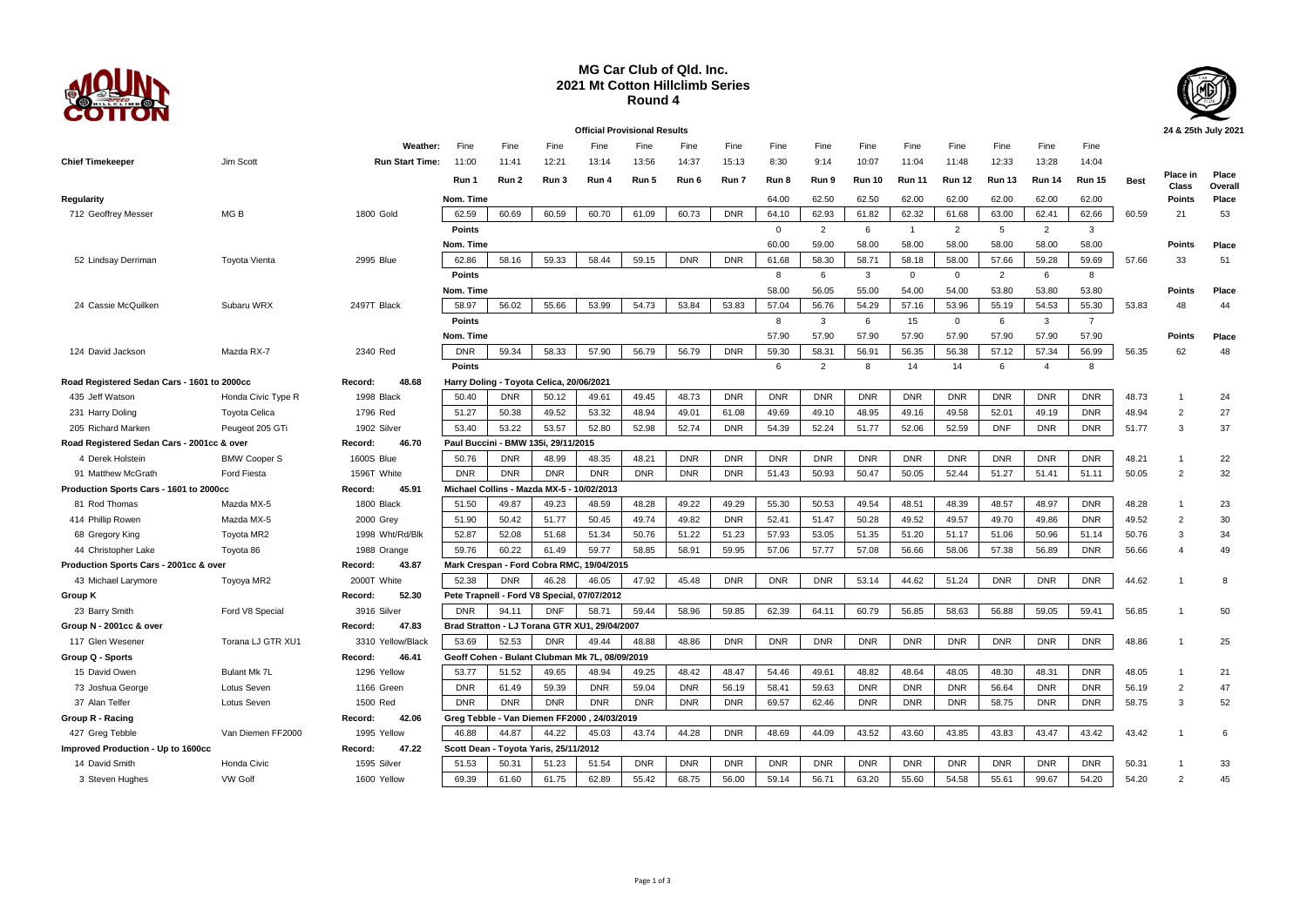|                                                |                      |                                         |                    | Run 1                                     | Run 2                                    | Run 3      | Run 4                                         | Run 5      | Run 6      | Run 7      | Run 8      | Run 9      | <b>Run 10</b> | <b>Run 11</b> | <b>Run 12</b> | <b>Run 13</b> | <b>Run 14</b> | <b>Run 15</b> | <b>Best</b> | Place in<br>Class  | Place<br>Overall |
|------------------------------------------------|----------------------|-----------------------------------------|--------------------|-------------------------------------------|------------------------------------------|------------|-----------------------------------------------|------------|------------|------------|------------|------------|---------------|---------------|---------------|---------------|---------------|---------------|-------------|--------------------|------------------|
| Improved Production - 1601 to 2000cc           |                      | Record:                                 | 45.23              | Danny Mischok - Ford Escort, 30/11/2014   |                                          |            |                                               |            |            |            |            |            |               |               |               |               |               |               |             |                    |                  |
| 70 David Sidery                                | <b>VW Beetle</b>     | 1999 Blue                               |                    | 51.72                                     | <b>DNR</b>                               | <b>DNR</b> | <b>DNR</b>                                    | <b>DNR</b> | <b>DNR</b> | <b>DNR</b> | 51.99      | 50.80      | 50.27         | 50.09         | 49.72         | 49.70         | 49.38         | 50.48         | 49.38       |                    | 29               |
| 222 Greg Cameron                               | Hyundai Excel        | 2000 Silver                             |                    | <b>DNR</b>                                | <b>DNR</b>                               | <b>DNR</b> | <b>DNR</b>                                    | <b>DNR</b> | <b>DNR</b> | <b>DNR</b> | 54.53      | 53.31      | 51.97         | 51.79         | 51.69         | 52.17         | 52.79         | <b>DNR</b>    | 51.69       | $\overline{2}$     | 36               |
| 341 Steffi Stehr                               | Holden Barina        | 1800 Red                                |                    | 55.54                                     | 54.72                                    | <b>DNR</b> | <b>DNR</b>                                    | <b>DNR</b> | 53.38      | 52.93      | 54.35      | 53.72      | 53.06         | <b>DNR</b>    | 52.35         | 53.46         | <b>DNR</b>    | <b>DNR</b>    | 52.35       | 3                  | 38               |
| 734 Jodie Bailey                               | Holden Barina        | 1800 Red                                |                    | 55.99                                     | 75.99                                    | 54.86      | 54.09                                         | 54.05      | 53.46      | 53.46      | 55.64      | 54.23      | 53.19         | 54.46         | 53.58         | 53.76         | 53.11         | 53.69         | 53.11       |                    | 41               |
| 221 Mark Daniels                               | Hyundai Excel        | 2000 Silver                             |                    | <b>DNR</b>                                | <b>DNR</b>                               | <b>DNR</b> | <b>DNR</b>                                    | <b>DNR</b> | <b>DNR</b> | <b>DNR</b> | 57.79      | 54.85      | 54.41         | 53.12         | 55.05         | 54.23         | <b>DNR</b>    | <b>DNR</b>    | 53.12       | 5                  | 42               |
| Improved Production - 2001cc & over            |                      | Record:                                 | 45.61              | Ken Graham - Datsun                       |                                          | 1600SSS,   | 18/03/2017                                    |            |            |            |            |            |               |               |               |               |               |               |             |                    |                  |
| 135 Pauline Graham                             | Datsun 1600 SSS      | 2400 Yellow                             |                    | 51.73                                     | 48.23                                    | 47.46      | 47.69                                         | 47.17      | <b>DNR</b> | <b>DNR</b> | <b>DNR</b> | <b>DNR</b> | <b>DNR</b>    | <b>DNR</b>    | <b>DNR</b>    | <b>DNR</b>    | <b>DNR</b>    | <b>DNR</b>    | 47.17       |                    | 18               |
| 35 Kenneth Graham                              | Datsun 1600 SSS      | 2400 Yellow                             |                    | 49.13                                     | 48.13                                    | 47.95      | 47.37                                         | 47.61      | <b>DNR</b> | <b>DNR</b> | <b>DNR</b> | <b>DNR</b> | <b>DNR</b>    | <b>DNR</b>    | <b>DNR</b>    | <b>DNR</b>    | <b>DNR</b>    | <b>DNR</b>    | 47.37       | $\mathcal{P}$      | 19               |
| Modified Production Sedan Cars - Up to 2000cc  |                      | Record:                                 | 47.12              |                                           |                                          |            | Shane Merrick - Datsun 1200 Coupe, 30/11/2014 |            |            |            |            |            |               |               |               |               |               |               |             |                    |                  |
| 76 Noel Dore                                   | <b>VW Beetle</b>     | 1904 Red                                |                    | 56.76                                     | 56.59                                    | 55.64      | 55.20                                         | 56.95      | 54.98      | 55.32      | 56.26      | 56.10      | 56.02         | 54.37         | 55.32         | 55.61         | 55.21         | 54.20         | 54.20       |                    | 45               |
| Modified Production Sedan Cars - 2001cc & over |                      | 45.03<br>Record:                        |                    | Phillip Dalton - Honda Civic, 07/11/2020  |                                          |            |                                               |            |            |            |            |            |               |               |               |               |               |               |             |                    |                  |
| 141 Phillip Dalton                             | Honda Civic          | 2000T Red                               |                    | <b>DNR</b>                                | <b>DNR</b>                               | <b>DNR</b> | <b>DNR</b>                                    | <b>DNR</b> | <b>DNR</b> | <b>DNR</b> | <b>DNR</b> | <b>DNR</b> | <b>DNR</b>    | <b>DNR</b>    | <b>DNR</b>    | <b>DNR</b>    | <b>DNR</b>    | <b>DNR</b>    |             |                    |                  |
| <b>Clubman Sports Cars</b>                     |                      | Record:                                 | 43.54              |                                           |                                          |            | Raymond Bromley - Locost Seven, 25/11/2018    |            |            |            |            |            |               |               |               |               |               |               |             |                    |                  |
| 85 Jason McGarry                               | Caterham R300        | 1999 Green                              |                    | <b>DNR</b>                                | <b>DNR</b>                               | <b>DNR</b> | <b>DNR</b>                                    | <b>DNR</b> | <b>DNR</b> | <b>DNR</b> | 53.01      | 47.73      | 46.10         | 46.08         | 46.16         | 46.15         | 46.41         | 46.23         | 46.08       |                    | 12               |
| 134 Ainsley Fitzgerald                         | Arrow Clubman        | 1785 Blue                               |                    | 54.55                                     | <b>DNR</b>                               | 47.63      | 48.03                                         | 46.77      | <b>DNR</b> | <b>DNR</b> | 52.15      | 49.01      | 64.86         | 47.80         | 47.31         | 47.76         | 49.47         | <b>DNR</b>    | 46.77       | $\overline{2}$     | 15               |
| 95 Jon Young                                   | Caterham Super Seven |                                         | 1610 Yell/Silv/Grn | <b>DNR</b>                                | <b>DNR</b>                               | <b>DNR</b> | <b>DNR</b>                                    | <b>DNR</b> | <b>DNR</b> | <b>DNR</b> | 55.43      | 55.41      | 53.63         | 52.94         | 52.82         | 53.08         | 52.98         | <b>DNR</b>    | 52.82       | 3                  | 40               |
| Supersports/Sports 1300                        |                      | Record:                                 | 43.77              |                                           |                                          |            | Terry Johns - Esprit Sports 1300, 16/10/2011  |            |            |            |            |            |               |               |               |               |               |               |             |                    |                  |
| 351 James Heymer                               | Farrell L            |                                         | 1300 Black/Silv    | 48.19                                     | 46.32                                    | 46.19      | 46.83                                         | 45.83      | 46.99      | <b>DNR</b> | 52.68      | 46.77      | 46.48         | 46.45         | <b>DNF</b>    | <b>DNR</b>    | <b>DNR</b>    | <b>DNR</b>    | 45.83       |                    | 11               |
| <b>Circuit Excel</b>                           |                      | Record:                                 | 51.00              | Mark Pryor - Hyundai Excel X3, 21/07/2019 |                                          |            |                                               |            |            |            |            |            |               |               |               |               |               |               |             |                    |                  |
| 11 Bradley Smith                               | Hyundai Excel X3     | 1495 Blue                               |                    | 53.74                                     | 53.94                                    | 52.26      | 51.78                                         | 51.42      | 51.43      | 51.71      | 52.53      | 52.13      | 51.28         | 51.40         | 51.98         | 51.40         | 51.58         | <b>DNR</b>    | 51.28       |                    | 35               |
| 57 Gloria McAndrew                             | Hyundai Excel X3     |                                         | 1495 White/Red     | <b>DNR</b>                                | <b>DNR</b>                               | <b>DNR</b> | <b>DNR</b>                                    | <b>DNR</b> | <b>DNR</b> | <b>DNR</b> | <b>DNR</b> | <b>DNR</b> | <b>DNR</b>    | <b>DNR</b>    | <b>DNR</b>    | <b>DNR</b>    | <b>DNR</b>    | <b>DNR</b>    |             |                    |                  |
| All Wheel Drive Forced Induction               |                      | Record:                                 | 42.35              |                                           | Michael Collins - Subaru WRX, 08/08/2010 |            |                                               |            |            |            |            |            |               |               |               |               |               |               |             |                    |                  |
| 31 Adrian Purcell                              | Subaru WRX           | 1998T Orange                            |                    | <b>DNR</b>                                | <b>DNR</b>                               | <b>DNR</b> | <b>DNR</b>                                    | <b>DNR</b> | <b>DNR</b> | <b>DNR</b> | 50.55      | 48.19      | 48.11         | 46.93         | 46.77         | 47.43         | 46.87         | 60.44         | 46.77       |                    | 15               |
| 60 Sebastian Black                             | Subaru WRX           | 2457T Black                             |                    | <b>DNR</b>                                | <b>DNR</b>                               | <b>DNR</b> | <b>DNR</b>                                    | <b>DNR</b> | <b>DNR</b> | <b>DNR</b> | 47.93      | 51.69      | <b>DNR</b>    | <b>DNR</b>    | <b>DNR</b>    | <b>DNR</b>    | <b>DNR</b>    | <b>DNR</b>    | 47.93       | $\overline{2}$     | 20               |
| 16 Roger Williams                              | Subaru Impreza WRX   | 2000T White                             |                    | 51.00                                     | 50.11                                    | 51.20      | 50.02                                         | 48.93      | 49.99      | 52.32      | 52.67      | 50.87      | 49.90         | 50.37         | 49.58         | 51.05         | 50.64         | 49.29         | 48.93       | 3                  | 26               |
| 168 Benjamin Everson                           | Subaru Impreza       | 1994T Blue                              |                    | 55.63                                     | 54.44                                    | 53.95      | 54.36                                         | 54.38      | 53.34      | 53.91      | 54.86      | 53.27      | 53.64         | 53.85         | 53.17         | 53.51         | 53.29         | 53.17         | 53.17       |                    | 43               |
| Formula Ford - 1600                            |                      | Record:                                 | 44.49              | Brett Peters - Swift, 03/09/1989          |                                          |            |                                               |            |            |            |            |            |               |               |               |               |               |               |             |                    |                  |
| 77 Rick Miles                                  | Kookaburra FF91      | 1600 Blue                               |                    | <b>DNR</b>                                | <b>DNR</b>                               | <b>DNR</b> | <b>DNR</b>                                    | <b>DNR</b> | <b>DNR</b> | <b>DNR</b> | 50.87      | 47.43      | 46.08         | 45.61         | 45.69         | 46.22         | 45.97         | 46.17         | 45.61       |                    | 10               |
| Sports Cars - 2001cc & over                    |                      | Record:                                 | 43.67              | David Homer - Suzuki Swift, 30/10/2010    |                                          |            |                                               |            |            |            |            |            |               |               |               |               |               |               |             |                    |                  |
| 34 Jeffrey Graham                              | Mazda MX-5           | 1800S Silver                            |                    | 51.66                                     | 50.20                                    | 49.42      | 49.41                                         | 49.58      | 49.81      | <b>DNR</b> | 51.25      | 50.41      | 49.64         | 49.18         | 49.87         | 49.26         | 49.71         | 49.75         | 49.18       |                    | 28               |
| 488 Andrei Shinkarenko                         | Saker SV1            | 1998T Blue                              |                    | 60.52                                     | 54.38                                    | 53.04      | 52.73                                         | 53.00      | 54.36      | 54.43      | 57.50      | 55.06      | 54.64         | 54.51         | 54.30         | 54.92         | 54.35         | <b>DNR</b>    | 52.73       | $\overline{2}$     | 39               |
| 144 Stuart Brown                               | BMW <sub>Z3</sub>    | 6000 Red                                |                    | <b>DNR</b>                                | <b>DNR</b>                               | <b>DNR</b> | <b>DNR</b>                                    | <b>DNR</b> | <b>DNR</b> | <b>DNR</b> | <b>DNR</b> | <b>DNR</b> | <b>DNR</b>    | <b>DNR</b>    | <b>DNR</b>    | <b>DNR</b>    | <b>DNR</b>    | <b>DNR</b>    |             |                    |                  |
| Sports Sedans - Up to 2000cc                   |                      | Record:                                 | 43.83              | Ross Mackay - Ford Escort Mk 1            |                                          |            | 20/06/2021                                    |            |            |            |            |            |               |               |               |               |               |               |             |                    |                  |
| 75 Ross Mackay                                 | Ford Escort Mk 1     | <b>1988 Blue</b>                        |                    | <b>DNR</b>                                | <b>DNR</b>                               | <b>DNR</b> | <b>DNR</b>                                    | <b>DNR</b> | <b>DNR</b> | <b>DNR</b> | <b>DNR</b> | 44.47      | 44.16         | 43.93         | 44.07         | 44.53         | <b>DNR</b>    | <b>DNR</b>    | 43.93       |                    |                  |
| 101 Gavin Taylor                               | VW Golf              | <b>1998 Blue</b>                        |                    | <b>DNR</b>                                | <b>DNR</b>                               | <b>DNR</b> | 46.02                                         | 45.13      | 46.13      | 45.15      | 45.52      | 46.35      | 45.27         | 45.34         | 45.05         | 45.05         | 44.85         | <b>DNR</b>    | 44.85       | $\overline{2}$     | 9                |
| 58 Jason Martell                               | <b>Ford Escort</b>   | 1996 Grey                               |                    | 51.43                                     | 50.46                                    | 50.32      | 49.93                                         | 50.15      | 50.33      | 50.55      | 51.52      | 50.36      | 50.07         | 50.29         | 50.33         | 50.01         | 50.17         | <b>DNR</b>    | 49.93       | 3                  | 31               |
| Sports Sedans - 2001cc & over                  |                      | Mark Trenoweth - Jaguar XJS, 15/03/2009 |                    |                                           |                                          |            |                                               |            |            |            |            |            |               |               |               |               |               |               |             |                    |                  |
| 202 Glenn Anable                               | BMW 2002 Turbo       | 2000T Red                               |                    | 49.17                                     | 48.17                                    | 46.91      | 46.55                                         | 49.66      | 47.49      | 47.17      | 49.07      | 49.10      | 47.65         | 47.63         | 48.24         | 50.48         | 52.23         | <b>DNR</b>    | 46.55       |                    | 13               |
| 17 Scott Anable                                | <b>BMW 325i</b>      | 3100T Red                               |                    | 48.02                                     | 47.85                                    | 47.38      | 47.17                                         | 47.02      | 46.58      | 47.08      | 47.81      | 47.08      | 47.47         | 46.92         | 46.99         | 47.17         | 46.89         | <b>DNR</b>    | 46.58       |                    | 14               |
| 13 Douglas Anable                              | <b>BMW E30 325i</b>  | 3200T Blue                              |                    | 50.85                                     | 50.32                                    | 48.11      | 47.85                                         | 47.76      | 47.61      | 47.05      | 47.86      | 48.64      | 48.25         | 47.53         | 47.77         | 47.67         | 48.58         | <b>DNR</b>    | 47.05       | $\mathbf{\hat{z}}$ | 17               |
| Formula Libre - Up to 1300cc                   |                      | Record:                                 | 37.99              | <b>Michael von Rappard</b>                |                                          |            | Dallara Hvabusa, 25/06/2017                   |            |            |            |            |            |               |               |               |               |               |               |             |                    |                  |
| 287 David Quelch                               | Honda DPQ03          |                                         | 1137 Rd/Wht/Blu    | <b>DNR</b>                                | 44.19                                    | 40.71      | 41.15                                         | 41.05      | 41.60      | <b>DNR</b> | <b>DNR</b> | 58.27      | <b>DNR</b>    | <b>DNR</b>    | <b>DNR</b>    | <b>DNR</b>    | <b>DNR</b>    | <b>DNR</b>    | 40.71       |                    | 5                |